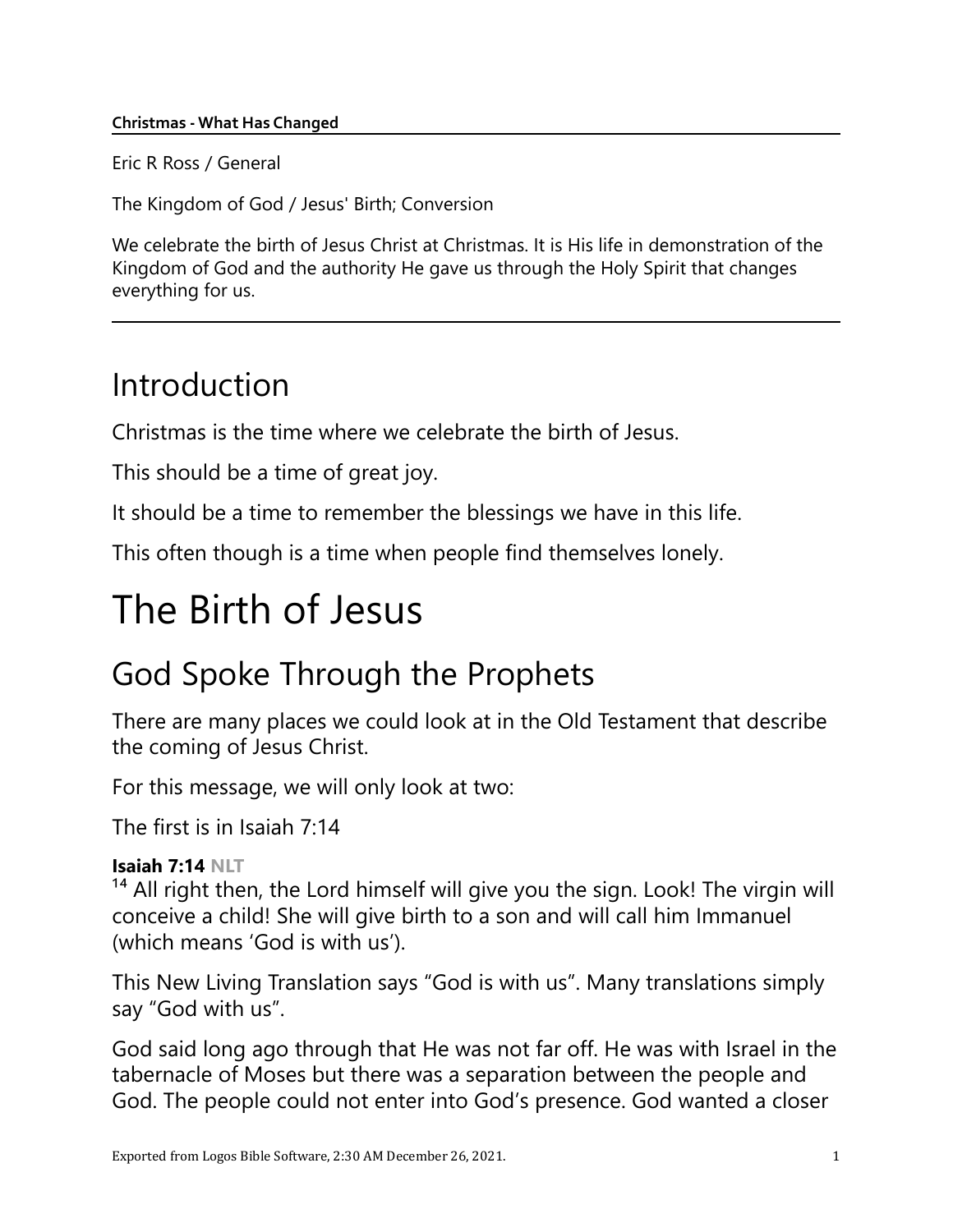relationship and intended to fulfill that through Jesus Christ.

Next, in Psalm 132:11 God made a promise to David.

## Psalm 132:11 NLT

 $11$  The LORD swore an oath to David with a promise he will never take back: "I will place one of your descendants on your throne.

This was not to be a cloud of the glory of God by day and a pillar of fire by night as it with Moses.

This was a promise of a flesh and bone son, a descendant of David that would rule.

## God Spoke to Zechariah

Zechariah was a priest doing his duty in the temple. He was married to Elizabeth but they didn't have any children.

An angel appeared to him in Luke 1 and told him they would have a son.

### Luke 1:13–14 NLT

<sup>13</sup> But the angel said, "Don't be afraid, Zechariah! God has heard your prayer. Your wife, Elizabeth, will give you a son, and you are to name him John. 14 You will have great joy and gladness, and many will rejoice at his birth,

John, who we call John the baptist, was a forerunner and prepared the way for Jesus.

## God Spoke to Mary

The same angel that had delivered the message to Zechariah then came to Mary in Luke 1:26-33.

### Luke 1:26–33 NLT

<sup>26</sup> In the sixth month of Elizabeth's pregnancy, God sent the angel Gabriel to Nazareth, a village in Galilee,  $27$  to a virgin named Mary. She was engaged to be married to a man named Joseph, a descendant of King David. 28 Gabriel appeared to her and said, "Greetings, favored woman! The Lord is with you!" <sup>29</sup> Confused and disturbed, Mary tried to think what the angel could mean.<sup>30</sup> "Don't be afraid, Mary," the angel told her, "for you have found favor with God!<sup>31</sup> You will conceive and give birth to a son, and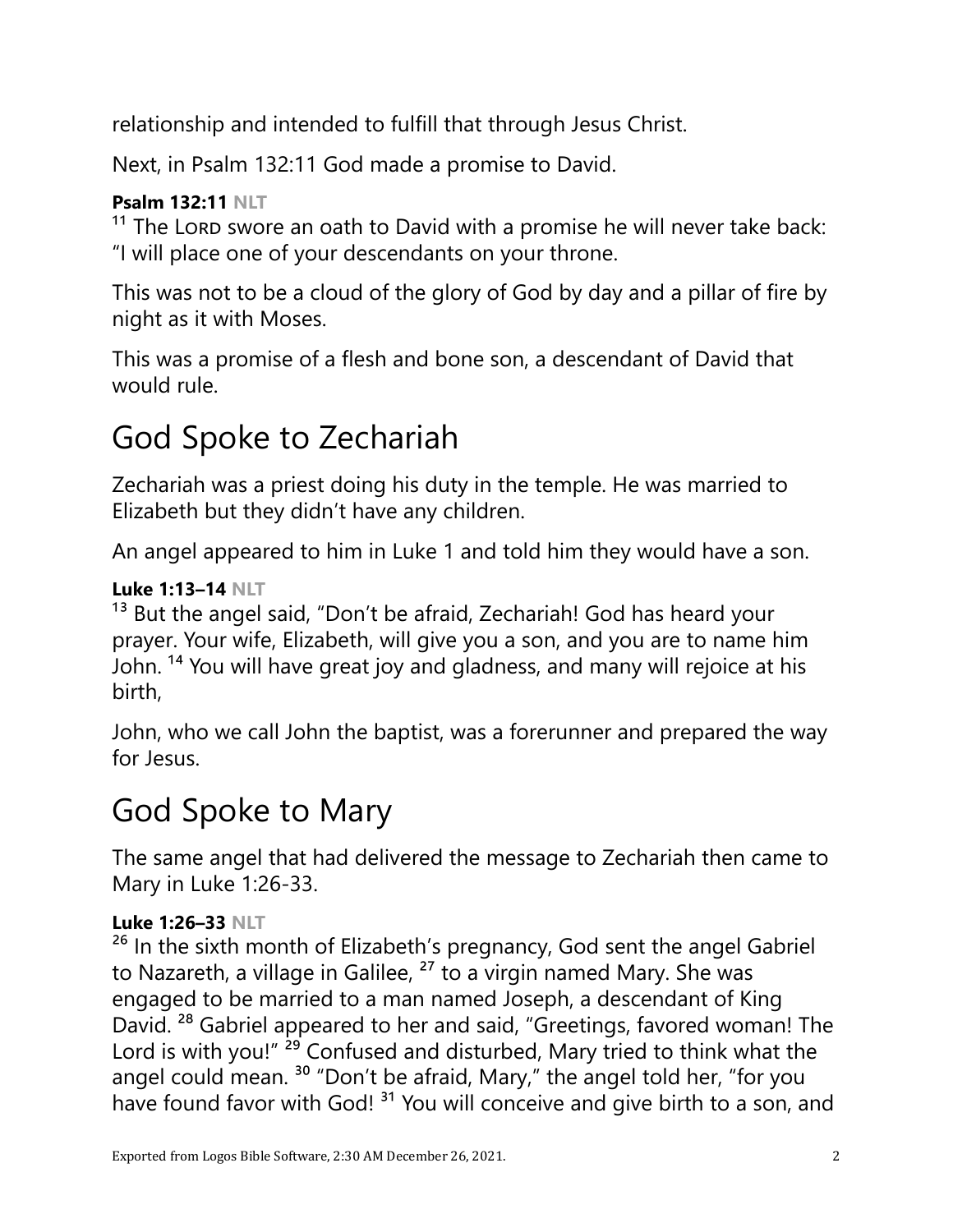you will name him Jesus.<sup>32</sup> He will be very great and will be called the Son of the Most High. The Lord God will give him the throne of his ancestor David.<sup>33</sup> And he will reign over Israel forever; his Kingdom will never end!"

The promise to Mary was that:

"He will be very great and will be called the Son of the Most High. The Lord God will give him the throne of his ancestor David. And he will reign over Israel forever; his Kingdom will never end!"

Mary great response is recorded in Luke 1:38

### Luke 1:38 NLT

<sup>38</sup> Mary responded, "I am the Lord's servant. May everything you have said about me come true." And then the angel left her.

We also should note here that Elizabeth was the relative of Mary. The King James says Elizabeth was the cousin of Mary.

## God Spoke to Joseph

God spoke to Mary in advance, but Joseph doesn't know anything about this plan until "she (Mary) was found with child". Lets read Matthew 1:18-21.

## Matthew 1:18–21 NLT

<sup>18</sup> This is how Jesus the Messiah was born. His mother, Mary, was engaged to be married to Joseph. But before the marriage took place, while she was still a virgin, she became pregnant through the power of the Holy Spirit.<sup>19</sup> Joseph, to whom she was engaged, was a righteous man and did not want to disgrace her publicly, so he decided to break the engagement quietly. <sup>20</sup> As he considered this, an angel of the Lord appeared to him in a dream. "Joseph, son of David," the angel said, "do not be afraid to take Mary as your wife. For the child within her was conceived by the Holy Spirit. <sup>21</sup> And she will have a son, and you are to name him Jesus, for he will save his people from their sins."

The angel said "the child within her was conceived by the Holy Spirit" and ""he will save his people from their sins".

# The Life of Jesus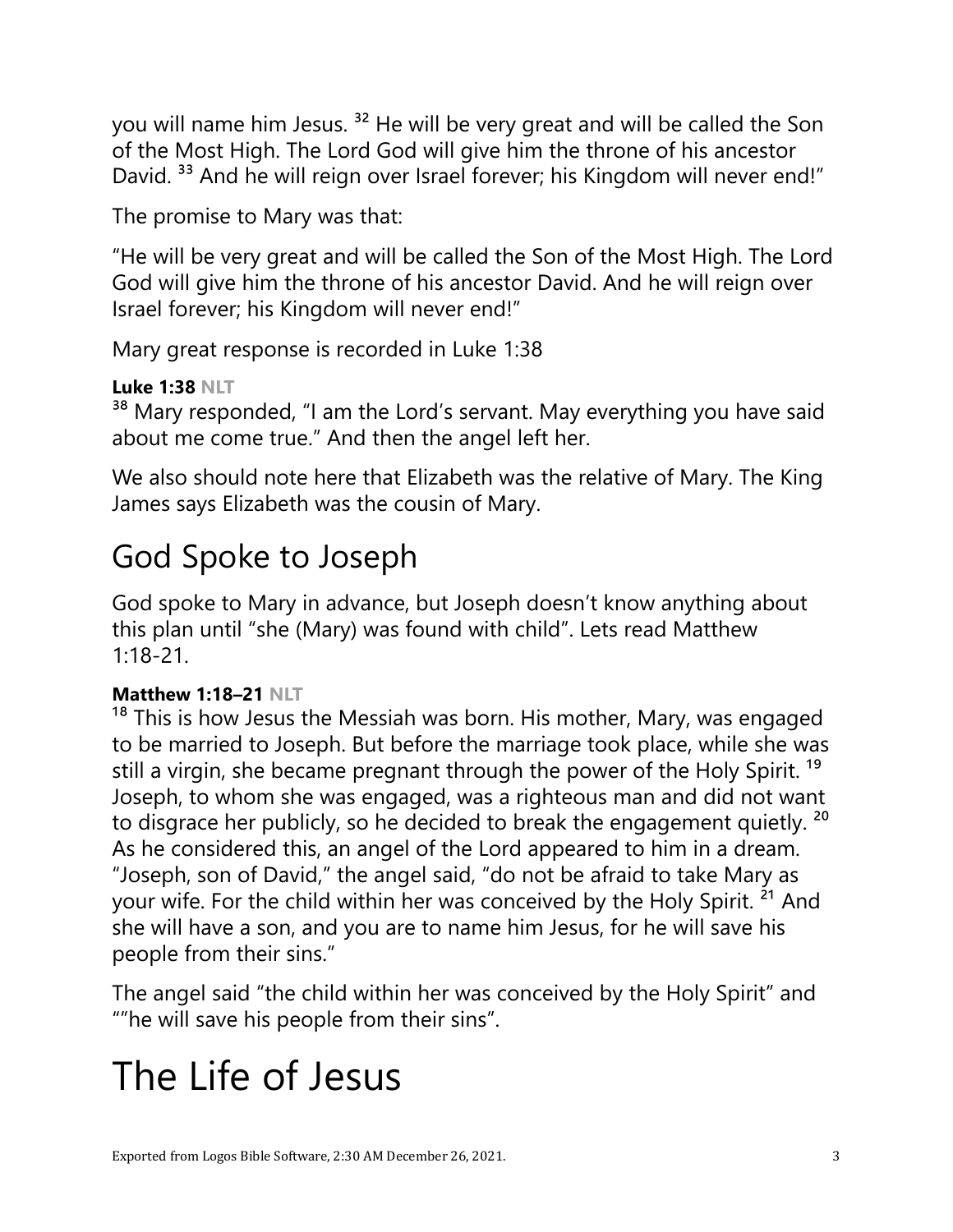Jesus grew up and demonstrated great wisdom. The family made their pilgrimages to Jerusalem as the were commanded under the Law of Moses. After one of these journeys, they realized after three days that Jesus wasn't with them.

We might think, how could they not miss him for three days? But, this was a trip made by many people that were family and friends. There wasn't any fear of losing a child. If we read all of this, what Mary found was that Jesus was "sitting among the religious teachers" in Luke 5:46. Jesus was learning as it says in Luke 5:52.

## Luke 2:52 NLT

<sup>52</sup> Jesus grew in wisdom and in stature and in favor with God and all the people.

After Jesus was baptised with the Holy Spirit, He began His ministry and there are many places we could read, but lets just look at Luke 6:17-19 in

### Luke 6:17–19 NLT

 $17$  When they came down from the mountain, the disciples stood with Jesus on a large, level area, surrounded by many of his followers and by the crowds. There were people from all over Judea and from Jerusalem and from as far north as the seacoasts of Tyre and Sidon.<sup>18</sup> They had come to hear him and to be healed of their diseases; and those troubled by evil spirits were healed.<sup>19</sup> Everyone tried to touch him, because healing power went out from him, and he healed everyone.

As Jesus had been teaching and preaching in the synagogues, people were healed and now many people came from all around.

They came to hear Him and to be healed.

"and He healed everyone".

In His life, Jesus demonstrated the will of God and that was to do good and to heal.

Jesus himself said in John 3:17

## John 3:17 NLT

 $17$  God sent his Son into the world not to judge the world, but to save the world through him.

The work Jesus was doing showed that God's will was to help people, to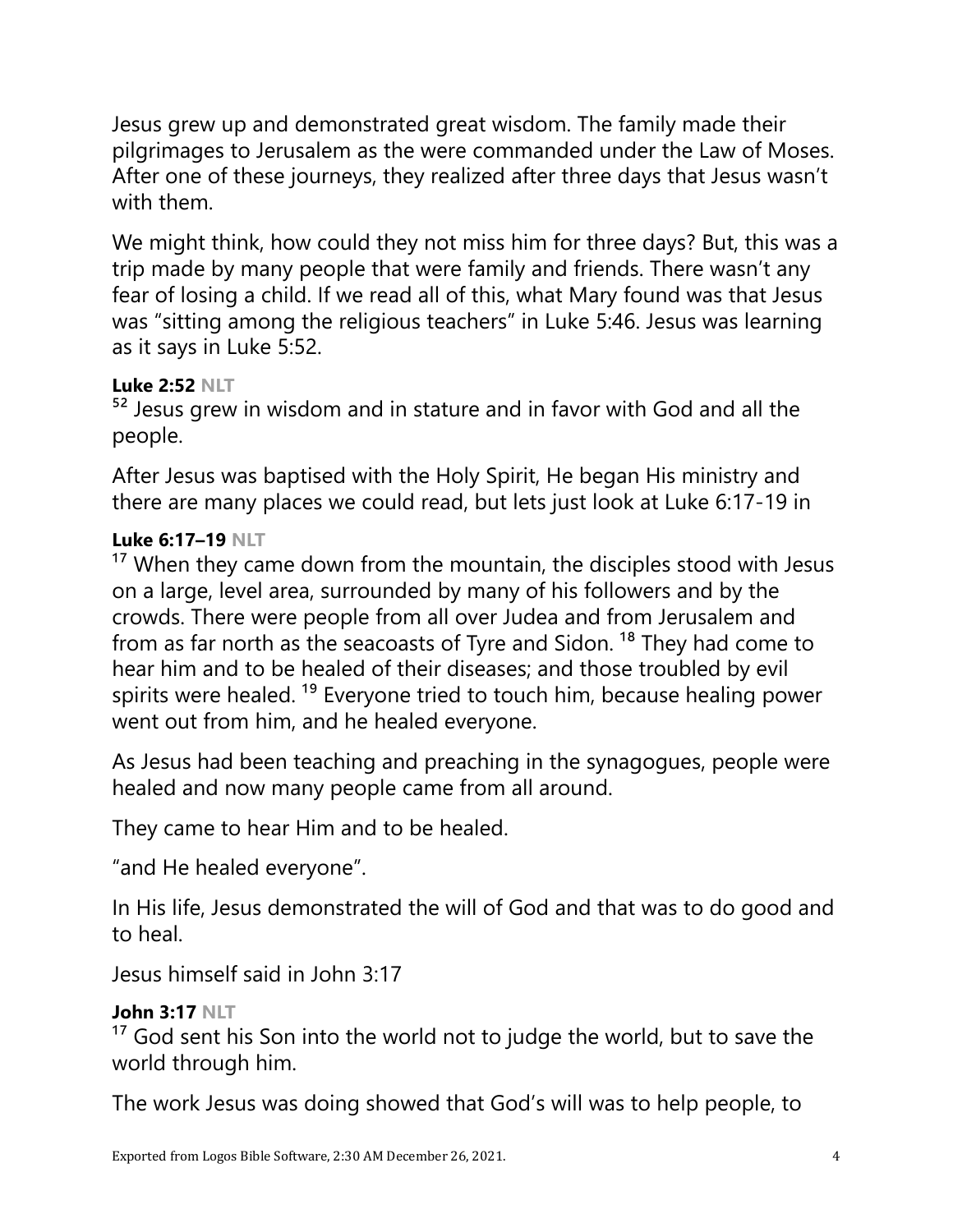deliver them from their trouble.

This work that Jesus did is summarized in Acts 10:38.

## Acts 10:38 NLT

<sup>38</sup> And you know that God anointed Jesus of Nazareth with the Holy Spirit and with power. Then Jesus went around doing good and healing all who were oppressed by the devil, for God was with him.

Jesus was "doing good".

Jesus was "healing".

# The Death of Jesus

Jesus also said in John 3:14-15

### John 3:14–15 NLT

<sup>14</sup> And as Moses lifted up the bronze snake on a pole in the wilderness, so the Son of Man must be lifted up,  $15$  so that everyone who believes in him will have eternal life.

No one understood these words. It wasn't until much later that even Jesus disciples understood what Jesus meant.

## What people did recognize, was that in this life there is trouble.

Our son Elias and his family were visiting from San Diego. We hadn't seen them in five years and it has been more than ten years since Elias has visited New York City. We met at Bryant Park and then walked to a few local sites. One of them was St. Patrick's Cathedral in Manhattan.

This Church is an architectural marvel but also an historic monument illustrating some key biblical messages.

## St. Patrick's Cathedral

## The Stations of the Cross

- 1. Jesus is condemned to death
- 2. Jesus takes up his Cross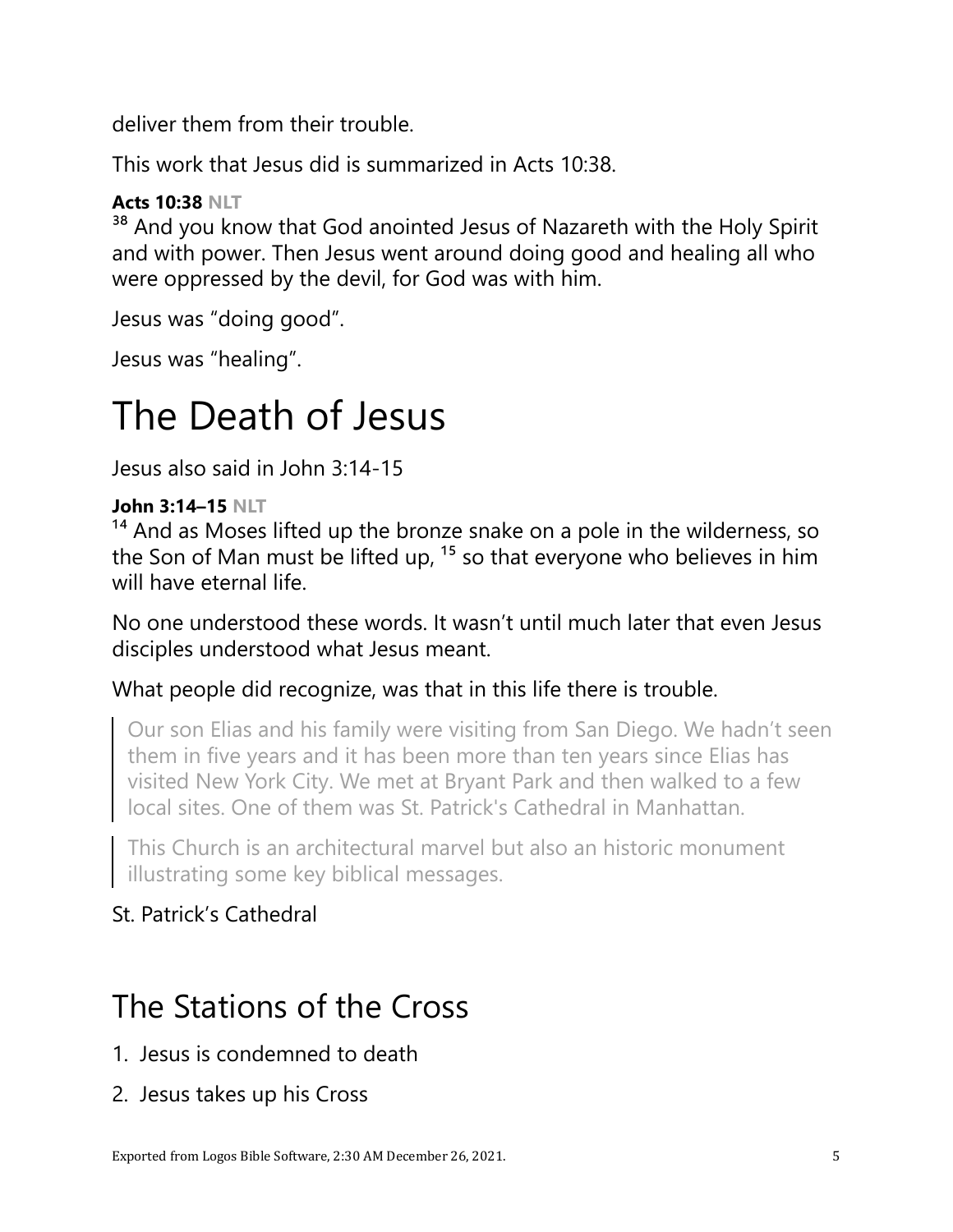- 3. Jesus falls for the first time
- 4. Jesus meets his Mother
- 5. Simon of Cyrene helps Jesus carry the Cross
- 6. Veronica wipes the face of Jesus
- 7. Jesus falls for the second time
- 8. Jesus meets the women of Jerusalem
- 9. Jesus falls for the third time
- 10. Jesus is stripped of his garments (sometimes called the "Division of Robes")
- 11. Jesus is nailed to the Cross
- 12. Jesus dies on the Cross
- 13. Jesus is taken down from the Cross
- 14. Jesus is laid in the tomb

## Identifying with His suffering

Jesus was taken at the height of His ministry.

He had performed miracles of healings

He had fed the thousands, yet though He had only helped people, He was still put to death.

These stations are a visual reminder of the sufferings of Christ.

These are to bring us into close contact with the pain and suffering that we also bear in this world, that we share in the suffering.

As we walked through the doors of St Patrick's Cathedral to leave we faced across the street, the Atlas statue.

This sculpture depicts the ancient Greek Titan Atlas holding the heavens on his shoulders.

Elias commented to me that one of his theology professor's said "This is a stark reminder that we can live in the peace and joy of God's Kingdom or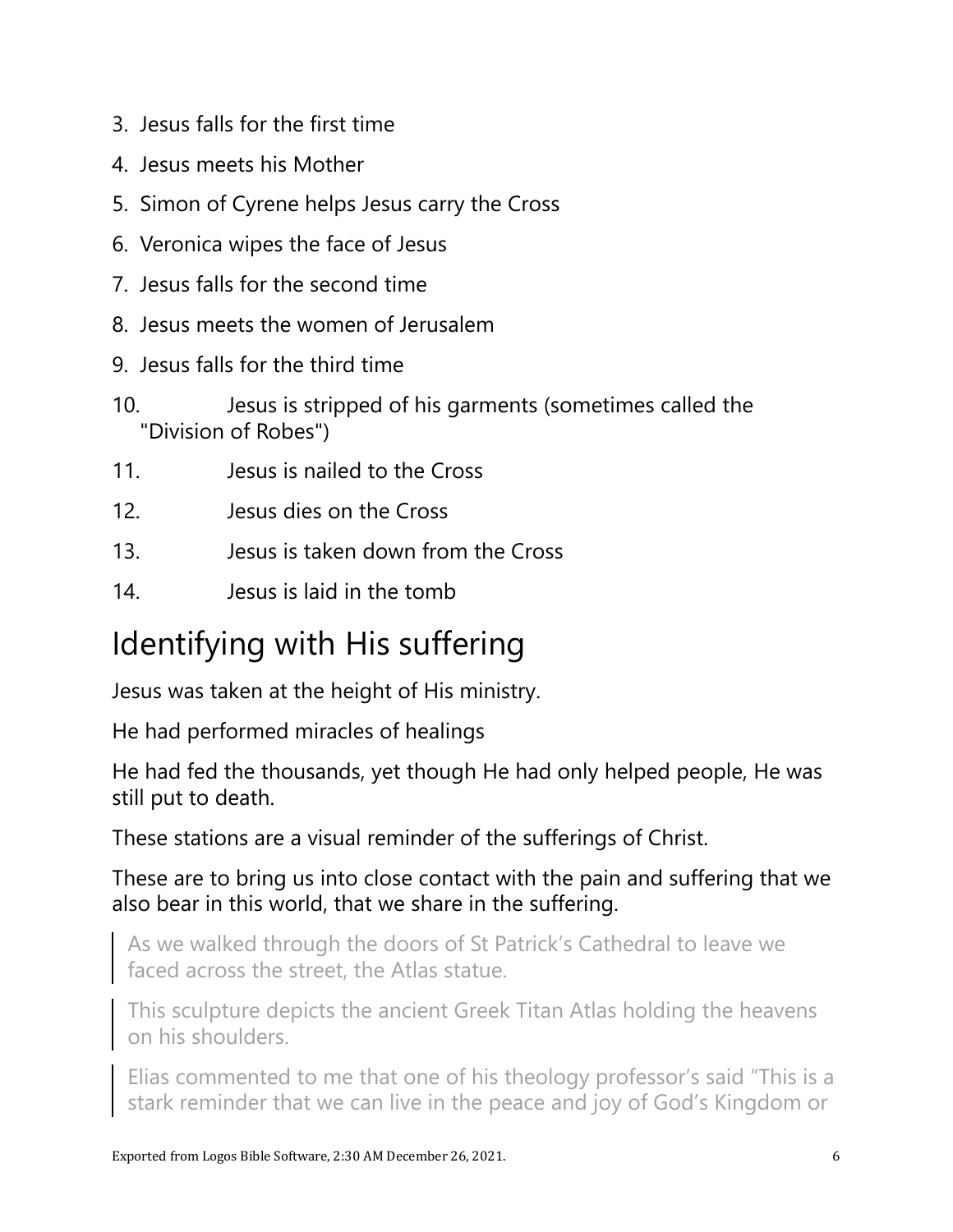carry the weight of the world on our shoulders".

I am going to take a side trip here and talk about

## The Virus

This pandemic continues to impact our lives

## New Covid Cases

The highest number of reported Covid Cases for New York City was 7,252 on Jan 15, 2021

We are currently at more than double that rate with 15,213 new cases reported on December 24, 2021

## **Prevention**

• Cover your cough or sneeze with a tissue, then throw the tissue in the trash.

## Masks

- Wear a mask to protect yourself and others and stop the spread of COVID-19.
- Stay at least 6 feet (about 2 arm lengths) from others who don't live with you.
- Avoid crowds and poorly ventilated spaces. The more people you are in contact with, the more likely you are to be exposed to COVID-19.

## Sanitizing

- Clean your hands often, either with soap and water for 20 seconds or a hand sanitizer that contains at least 60% alcohol.
- Clean frequently touched objects and surfaces daily. If someone is sick or has tested positive for COVID-19, disinfect frequently touched surfaces.

## Isolation

• Isolate for 10 days after contact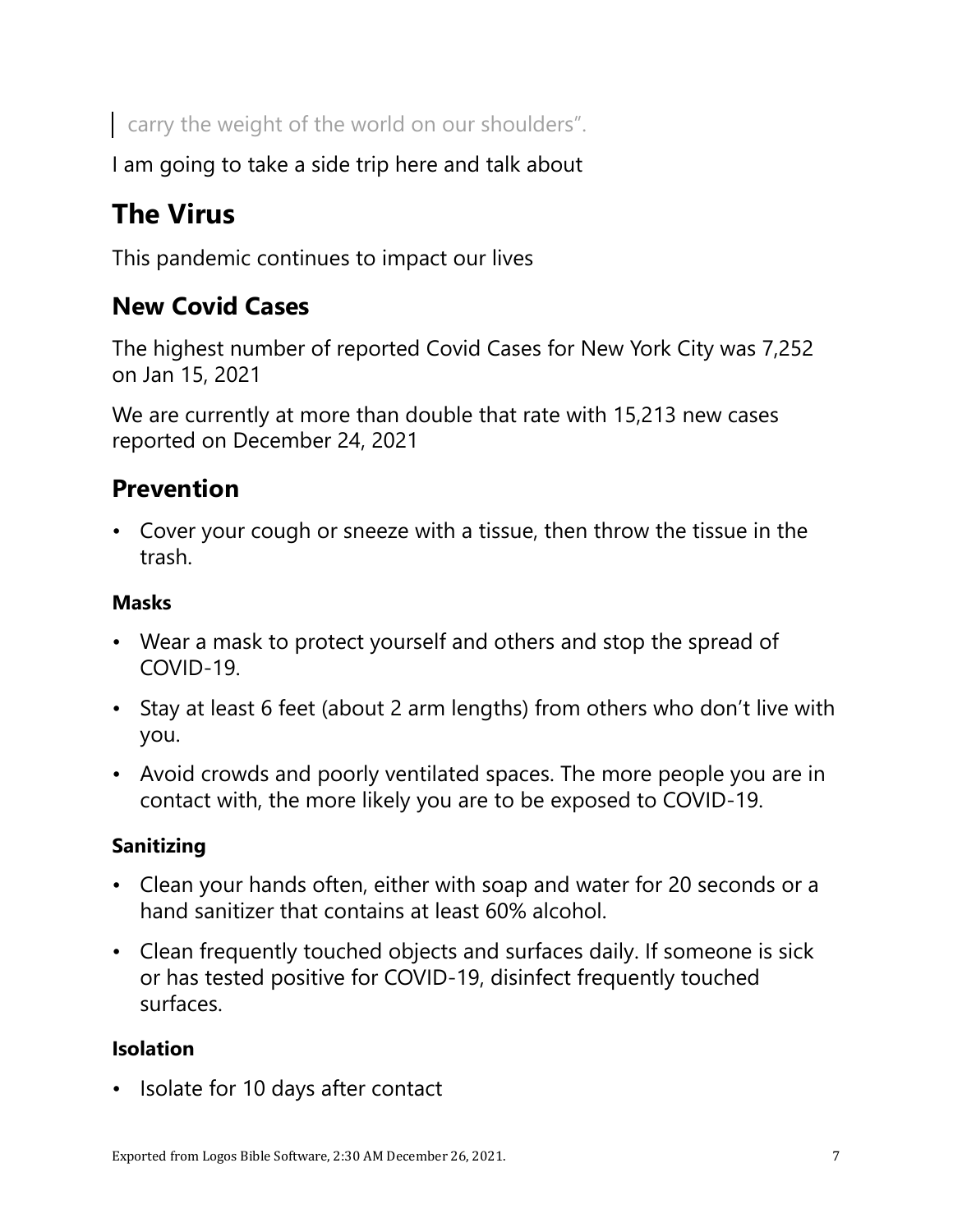• Avoid close contact with people who are sick

## Treatment

- Stay home except to get medical care.
- Monitor your symptoms carefully. If your symptoms get worse, call your healthcare provider immediately.
- Get rest and stay hydrated. Take over-the-counter medicines, such as acetaminophen, to help you feel better.

## Air Purifiers

In confined spaces, seek products like "the Vollara® Air & Surface Pro (which) combines multiple complementary technologies, including HEPA, activated carbon, and ActivePure® Technology. Patented ActivePure is an advanced surface and air purification technology. It has been proven to reduce over 99.9% of many common airborne and surface contaminants." 1

Units like these (if installed) are available through Mr. George Ambrose 845-641-3605

If all we know is the suffering and trouble in the world, we have not yet understood the message of Jesus. We also need to remember the resurrection of Jesus.

# The Resurrection of Jesus

There is also the power of the resurrection. Paul said this in Romans 8:11.

## Romans 8:11 NLT

<sup>11</sup> The Spirit of God, who raised Jesus from the dead, lives in you. And just as God raised Christ Jesus from the dead, he will give life to your mortal bodies by this same Spirit living within you.

Just as we considered the Stations of the Cross which identify the suffering in the world, we must also consider the Stations of the Resurrection.

## The Stations of the Resurrection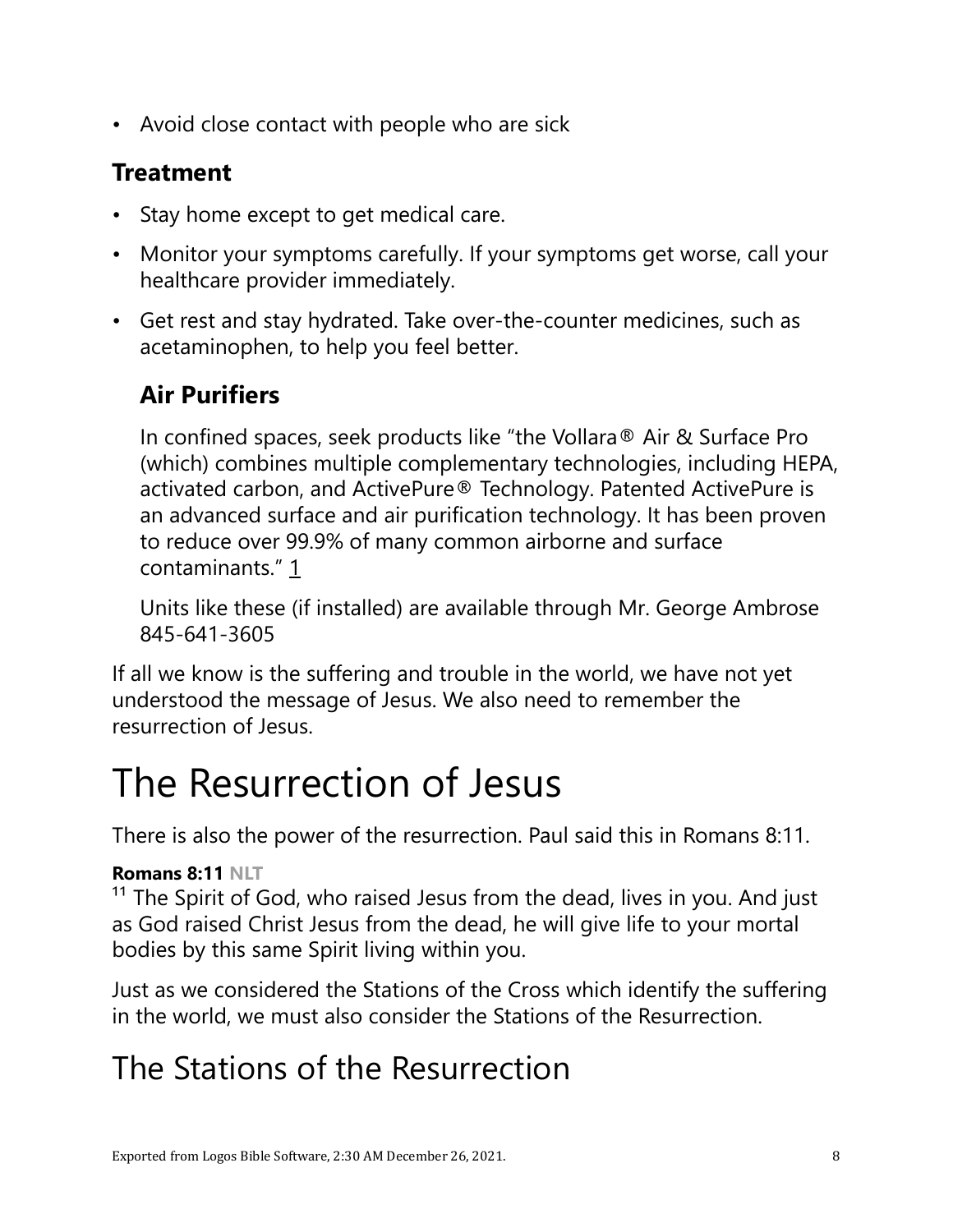- 1. Jesus is raised from the dead
- 2. The finding of the empty tomb
- 3. Mary Magdalene meets the risen Jesus
- 4. Jesus appears on the road to Emmaus
- 5. Jesus is known in the breaking of bread
- 6. Jesus appears to the disciples in Jerusalem
- 7. Jesus gives the disciples his peace and the power to forgive sins
- 8. Jesus strengthens the faith of Thomas
- 9. Jesus appears by the Sea of Tiberias
- 10. Jesus forgives Peter and commands him to feed his sheep
- 11. Jesus commissions the disciples upon the mountain
- 12. The Ascension of Jesus
- 13. Mary and the disciples wait in prayer
- 14. The Holy Spirit descends at Pentecost

## Identifying with His Resurrection

It is important for us to look beyond the suffering and remember what Jesus said in John 16:33.

### John 16:33 NLT

<sup>33</sup> I have told you all this so that you may have peace in me. Here on earth you will have many trials and sorrows. But take heart, because I have overcome the world."

When we identify with the resurrection we also remember that God had a plan in Acts 2:23-24.

## Acts 2:23–24 NLT

<sup>23</sup> But God knew what would happen, and his prearranged plan was carried out when Jesus was betrayed. With the help of lawless Gentiles, you nailed him to a cross and killed him. <sup>24</sup> But God released him from the horrors of death and raised him back to life, for death could not keep him in its grip.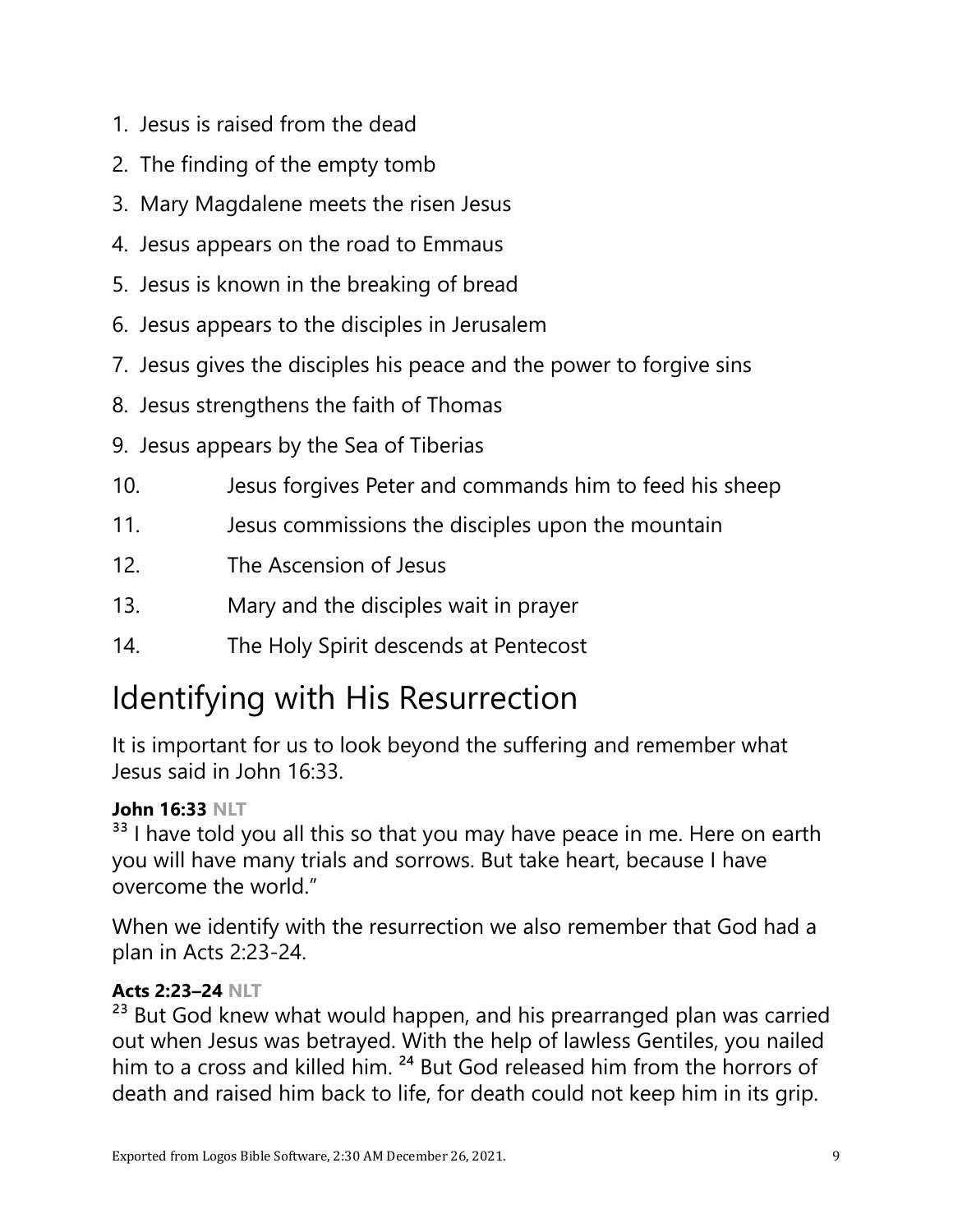Though Jesus said on the cross "it is finished", He wasn't saying "this is the end". Jesus finished God's plan by giving His life to reconcile us back to God.

# The Outpouring of the Holy Spirit

Jesus told His disciples in John 16:7.

## John 16:7 NLT

 $<sup>7</sup>$  But in fact, it is best for you that I go away, because if I don't, the</sup> Advocate won't come. If I do go away, then I will send him to you.

The day of Pentecost was the beginning of the outpouring of the Holy Spirit.

## The Power of the Anointing

Jesus told his disciples in John 16:12-14.

### John 16:12–14 NLT

 $12$  "There is so much more I want to tell you, but you can't bear it now.  $13$ When the Spirit of truth comes, he will guide you into all truth. He will not speak on his own but will tell you what he has heard. He will tell you about the future. 14 He will bring me glory by telling you whatever he receives from me.

There is power that comes to us through the Holy Spirit.

"He will guide us into all truth"

"He will tell you about the future"

There are great gifts that the Holy Spirit gives to lead us, to teach us, to comfort us as we navigate through the trials of this age.

## Identifying with Our Position in the Kingdom

Paul said it this way in Hebrews 12:22-24

## Hebrews 12:22–24 NLT

 $22$  No, you have come to Mount Zion, to the city of the living God, the heavenly Jerusalem, and to countless thousands of angels in a joyful